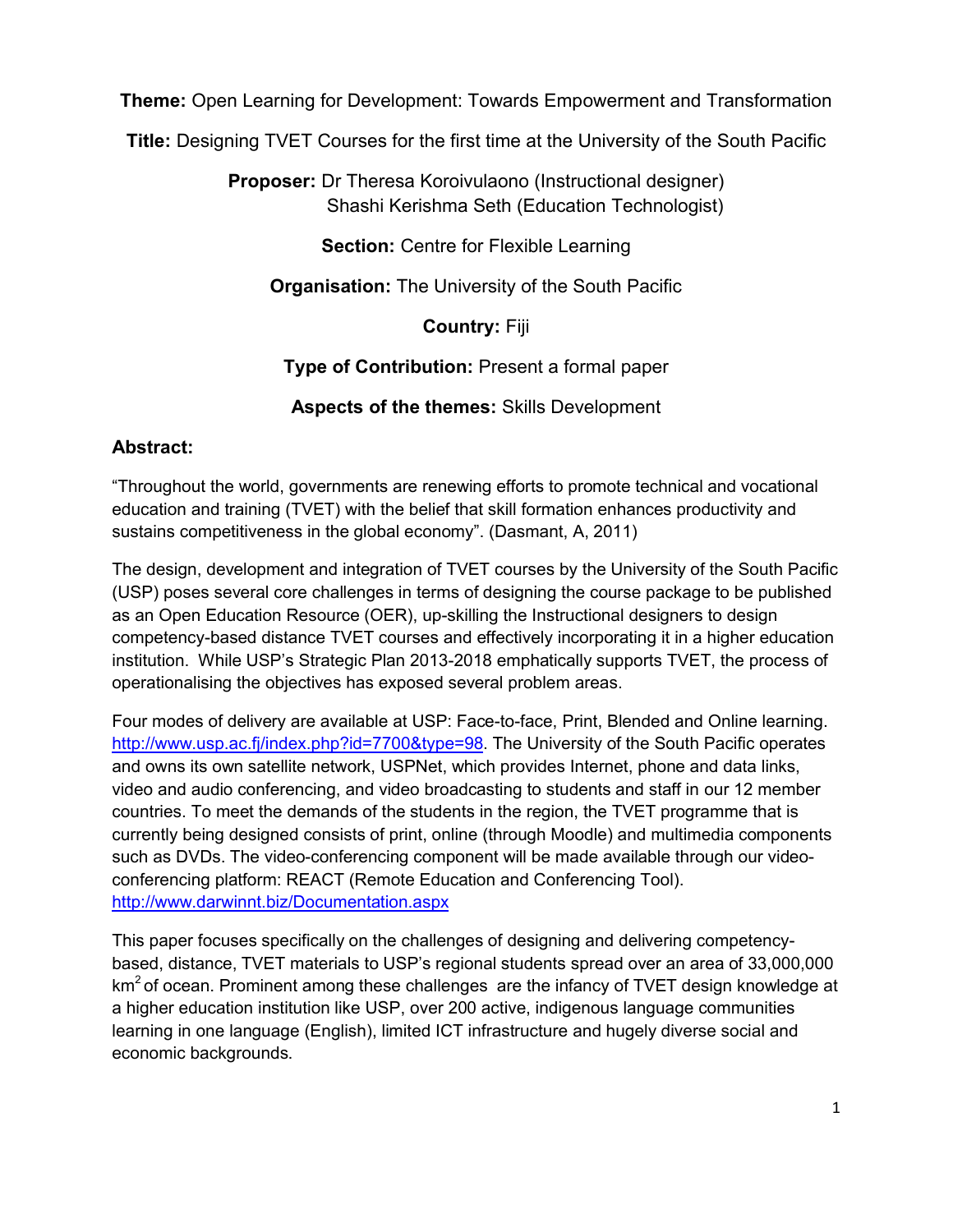This paper provides a snapshot of my experiences and challenges as an Instructional designer in developing a TVET course to be published as an OER. Some of the important dimensions of OER that will be addressed in the paper are:

- Design Issues of a distance technical and vocational course development
- Online Assessment process of a technical and vocational course
- Technological innovation in Open, Distance and Flexible Learning (ODFL) in skills development
- Technical and vocational skills development through Open, Distance and Flexible Learning (ODFL). http://www.col.org/progServ/panComm/Pages/pcf.aspxfor OER

## **Keywords**

Competency based TVET courses, OER, Learning management system (LMS), Moodle.

## **Reference**

Dasmani, A. (2011), Challenges facing technical institute graduates in practical skills acquisition in the Upper East Region of Ghana. Asia-Pacific Journal of Cooperative Education, 12(2), 67- 77. [http://www.apjce.org/files/APJCE\\_12\\_2\\_67\\_77.pdf](http://www.apjce.org/files/APJCE_12_2_67_77.pdf)

Pan-Commonwealth Forum on Open Learning http://www.col.org/progServ/panComm/Pages/pcf.aspxfor OER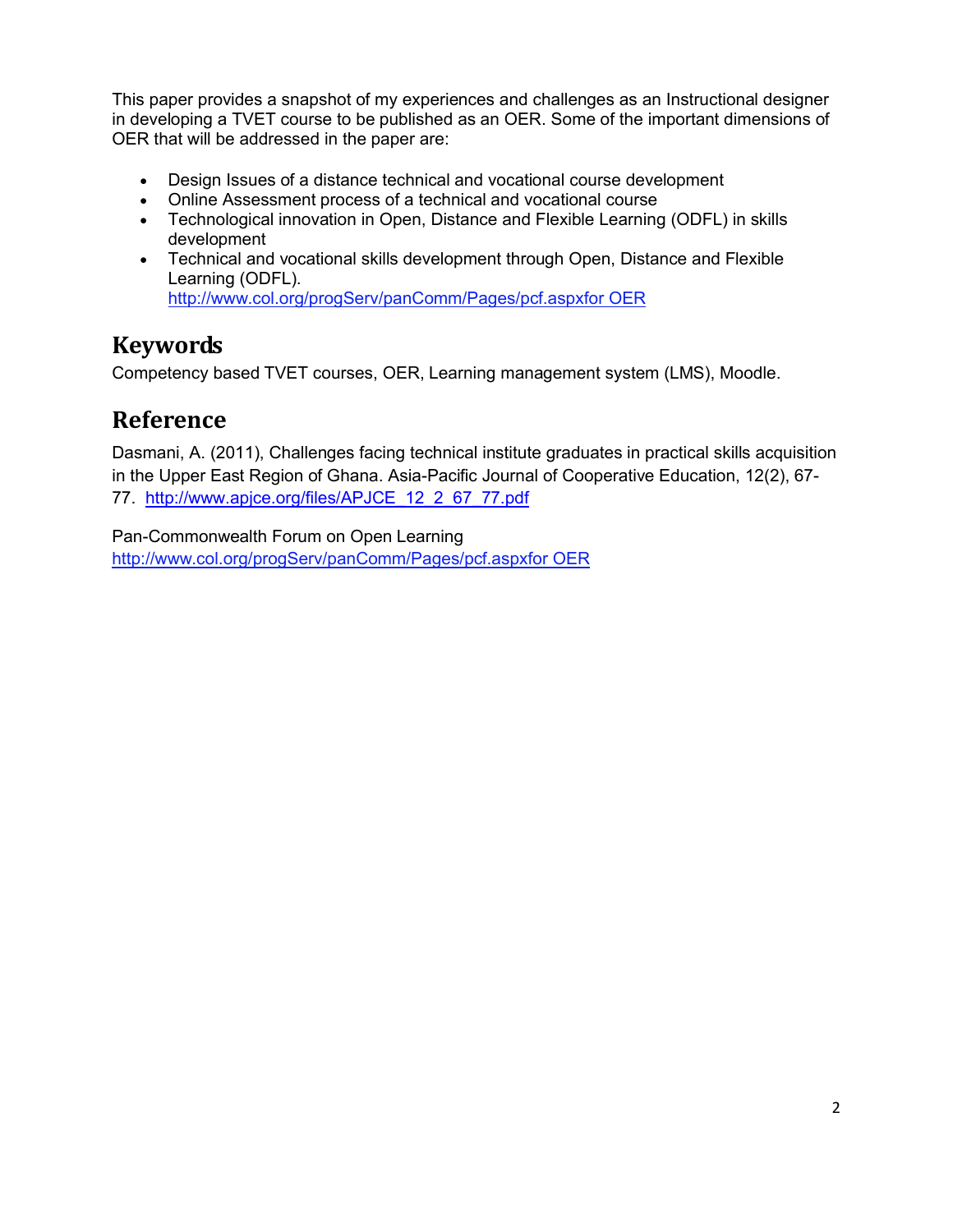# **INTRODUCTION**

The process of converting a traditional classroom TVET course into a course taught through other mediums such as print, multimedia or the internet involves many issues and challenges. I was involved in converting a community development, face-to-face TVET course into flexible delivery. According to Schmidt and Gallegos (2001, p2), factors necessary during conversion of courses are:

- Principle student group or audience
- learning outcomes for students
- Reasons for student enrolling in the course
- ∑ Type of distance delivery method
- Effectiveness in providing equal or better learning outcomes than that of a traditional delivery method

From a pedagogical perspective, flexible delivery of formal TVET programs aims to give learners a greater choice over when, where and how they learn, and include strategies such as distance education, online learning, mixed mode delivery, self-paced learning and self directed learning (Stehilk, T, 2001, p.1). This paper focuses on the challenges in the design and delivery of competency based, distance TVET materials to the regional students of the University of the South Pacific (USP). In particular, focus will be centred on the lack of TVET design knowledge, language differences, communication difficulties, variant levels of ICT infrastructure and different backgrounds socially, economically, and also in terms of knowledge and skills.

#### **The Centre for Flexible Learning at the University of the South Pacific**

The University of the South Pacific (USP) came into operation in 1969 serving 12 member countries across the North and South Pacific. They are the Cook Islands, Fiji, Kiribati, the Marshall Islands, Nauru, Niue, Samoa, the Solomon Islands, Tokelau, Tonga, Tuvalu, and Vanuatu. Distance education at USP began in 1971 offering teacher training diploma courses from the School of Education. After two years the distance education programme became an independent unit of USP known as the University Extension Services which is now called the Centre for Flexible Learning (CFL).

Distance education courses at USP in the 1970s were offered through print materials and supported by audio teleconferencing. At the time this was a pioneering educational application of technology (Evans, 2002, p.454). Current FL courses use a range of media including print materials, online learning management systems (MOODLE), audio conferencing and video conferencing via Remote Education and Conferencing Tool (REACT), audio/video tapes, CDROMs and DVDs.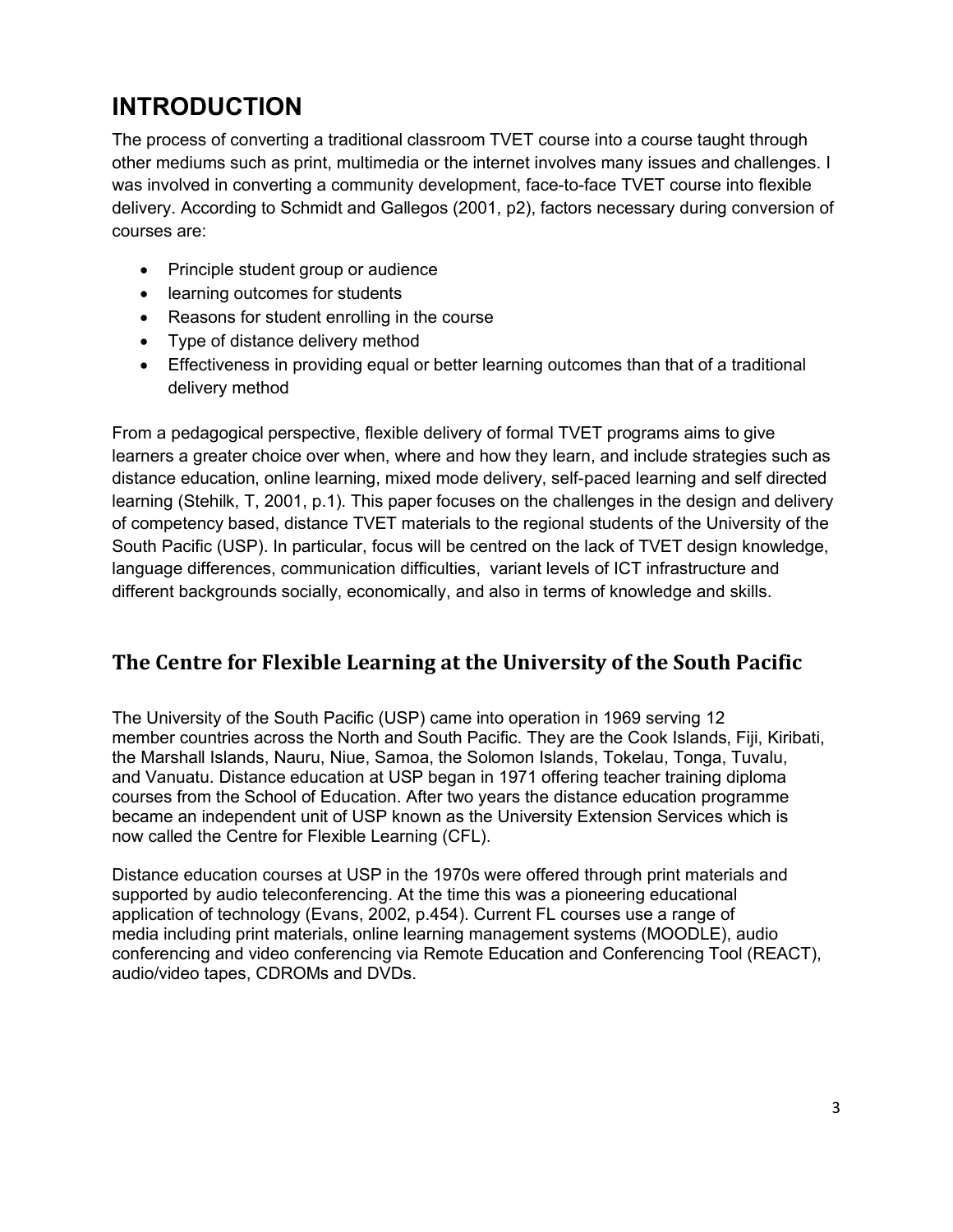# **Community Development TVET Course**

Community Development is currently being offered by the Community Education and Training Centre (CETC) of the Secretariat of the Pacific Community (SPC). The focus of the course is to gain an understanding of communities, gain the skills of solving issues and carry out community development projects. The course will be offered in a distance mode for the first time which means that the students will be able to study in their own home country. The course will be offered for the first time at USP by the Regional Centre for Continuing and Community Education (RCCCE).

RCCCE provides vocational & professional programs and short courses at USP. The vocational programs are suitable for post-secondary and mature students to build their careers in a discipline. Professional programs and short courses target people in the workforce for up skilling, re-skilling and multi-skilling for continuous professional development. The professional programs and short courses can be conducted in house for organisations with more than 15 participants (The University of the South Pacific Handbook & Calendar, 2013) [http://www.usp.ac.fj/index.php?id=3034.](http://www.usp.ac.fj/index.php?id=3034)

The distance version of the course is comprised of the print materials which consist of an Introduction booklet, Study Guide, a DVD and online support (MOODLE).

## **Design and Delivery of Community Development TVET Course: My Experience**

Curriculum development is described as the process of defining, organizing, combining and cocoordinating content so that it leads learners to the acquisition of knowledge, skills and attitudes. Designing curriculum requires a team approach comprised of content specialists, instructional designers and other support such as multi-media specialists. Collaboration amongst skilled personal in the instructional design process is essential to the success of course development projects. (SIMS & Jones, 2002)

The Instructional design process began with establishing learner profiles. In this case the learners were social workers, community workers, school leavers, and adult learners who were from different backgrounds socially, economically, technologically and also in terms of knowledge and skills. Based on the information collected in the analysis phase, it was necessary to identify the types of instructional materials to be developed.

The *Introduction and Assignment* booklet developed for the courses included the information about the course coordinator, overall learning outcomes of the course, summary of the course content, list of course materials, semester schedule, description of the forms of assessment used, details of tests and assignments and the semester calendar.

A second component, the *Study guide* contained the content to be studied, self-assessment exercises, case studies and readings. Case studies and readings addressed issues such as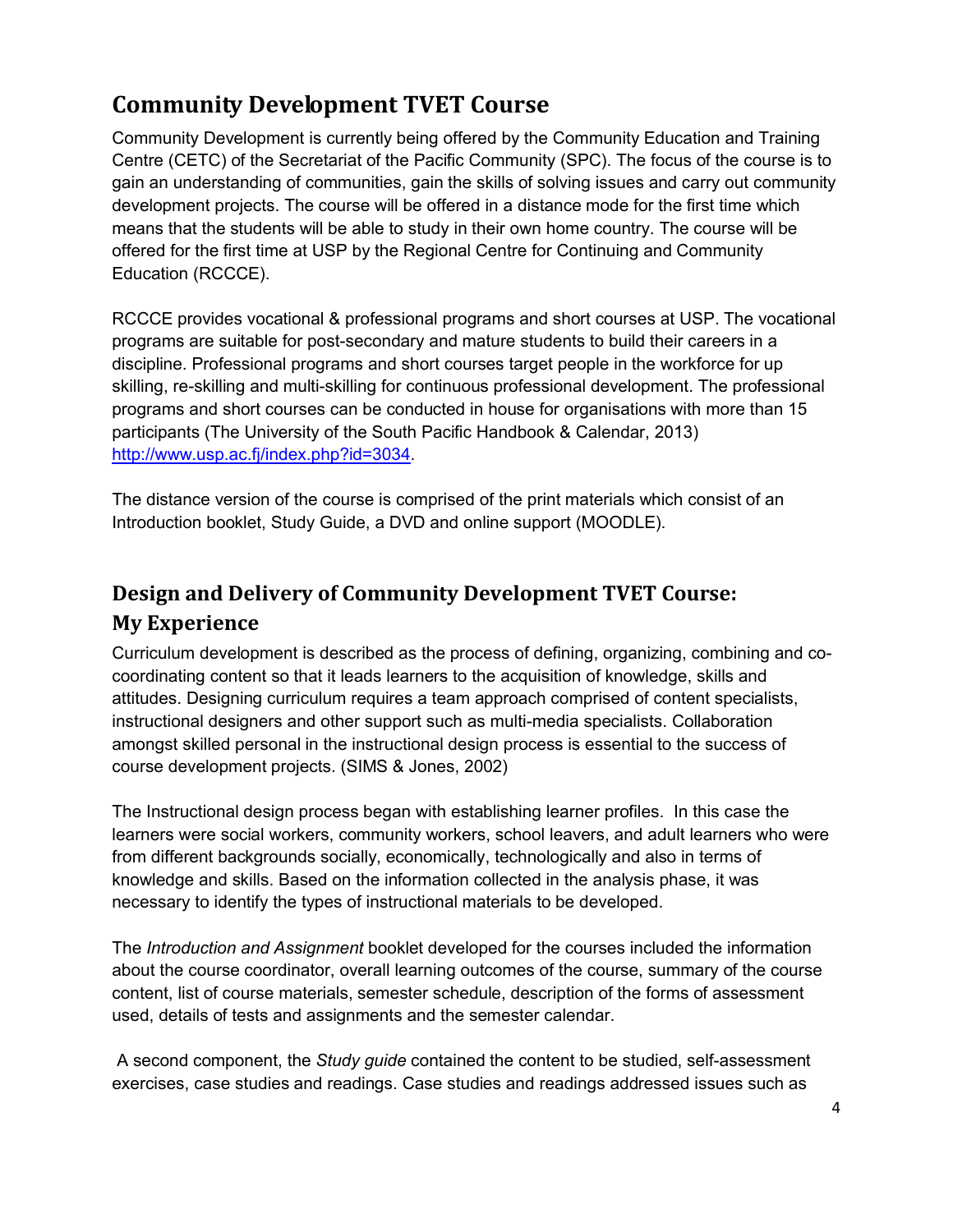differences in selected communities, for example, conflicts within communities and so on. The DVD contained the Community Outreach field trips of the Face-to-Face students, what they did while on the field trip and how they carried out the different assessment tasks. Mishra (2001) observed that video is useful to show practical and real life activities for repeated use. Tooth (2000) also observed that video resources are expensive to produce but are very useful where practical demonstrations of skills are required. The multimedia team from CFL went out to the different villages to record the videos of the community outreach field trips. The decision to use a video in the form of a DVD adds variety and clarity to the instructional process, motivates the learner and guides them on what is required for assessment. It is assumed that the learners will access the DVDs using computers or VCD players at home or at the regional campuses.

Moodle is USP's learning management system and is a very useful learning space for the students in terms of added support to the course. The next phase of development was the development of learning outcomes for each learning task and assessment.

Employers have increasingly stressed the need for essential skills, also known as employability skills, in the TVET curriculum (Dunbar, K, 1987). They are important elements in helping people adapt to workplace changes and provide them with a foundation to learn other skills. They are not technical skills, but rather the skills people use to carry out a wide variety of everyday life and occupational tasks. For example, a community worker will require communication and writing skills. In aligning with USP's graduate attributes this particular learning outcome mapped directly to Priority area 1 of USP's Strategic Plan which states that "the University will deliver relevant and high – quality flexible programmes that contribute towards inculcating and developing the skills, knowledge, competencies and attributes articulated for all its graduates, as future drivers of building knowledge societies and economies." Moreover, the graduate attribute embedded in this instance required "demonstrated oral and written proficiency in the English language." (The University of the South Pacific Strategic Plan, 2013-2018)

#### **Learning Activities and Assessment Plan**

Competence is a crucial component of work in a TVET course. Expressing performance through competencies equates with learning outcomes in a degree program. With its practice firmly set in worker performance, TVET programme development is a natural fit for an outcome-based approach to curriculum development**.** Due to the the course being competency based, learning outcomes had to be very carefully constructed. With the help of the content specialist, performance-based, learning outcomes were created.

For the course to be more effective, it was designed and developed in a way that encouraged students and teachers to engage in discussions on important issues that led to both the acquisition of deep intellectual knowledge and practical skills to apply that knowledge to solving problems in the real world (Child, 2004).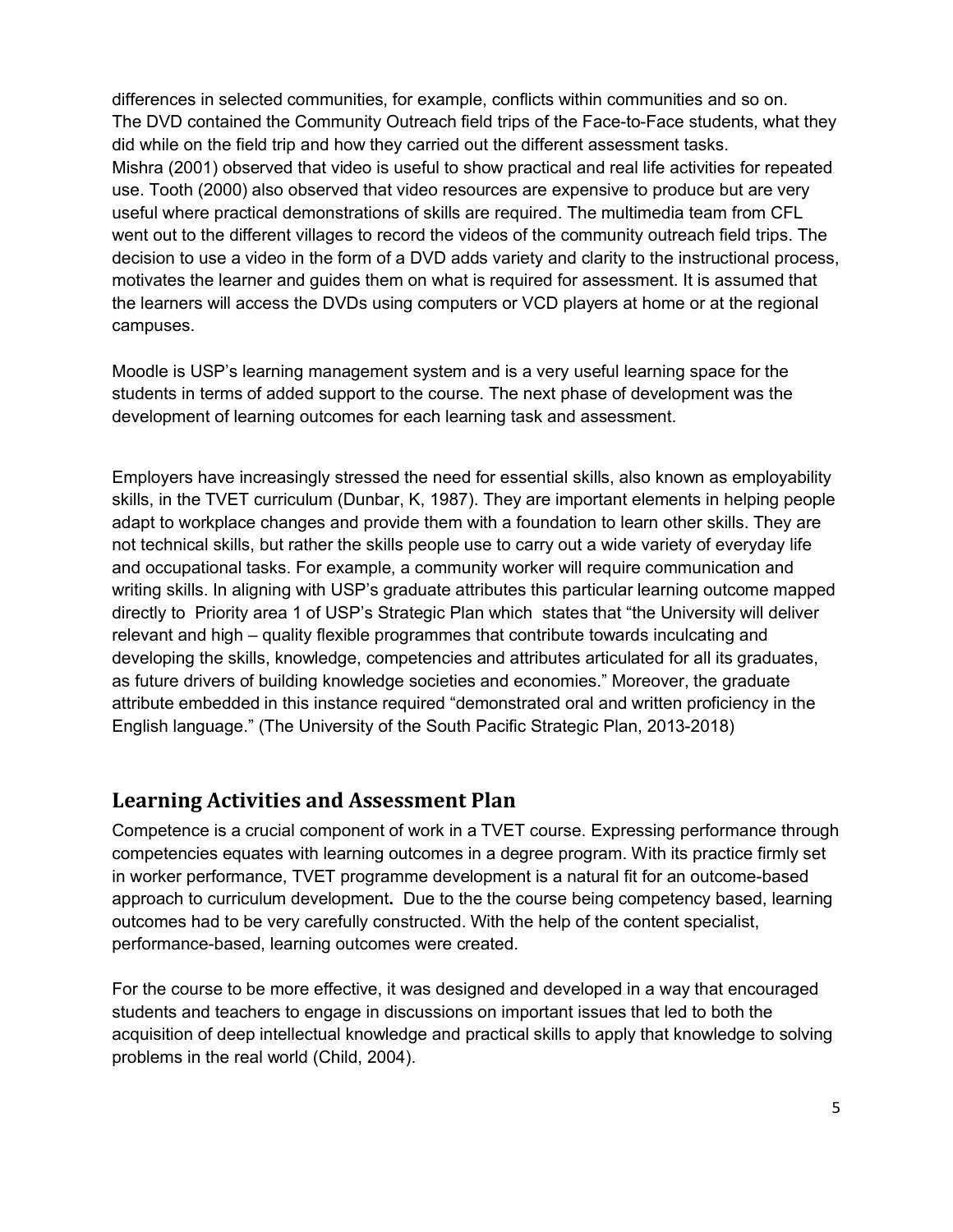The problem-based learning (PBL) approach was used to design the learning activities and assessment to enhance students' problem solving skills. Problem solving requires students to apply critical and creative thinking in decision-making and at the same time to implement skills needed in real life situations such as leadership, communication skills, and teamwork.

To prepare the learners for the real world a structure of the assessment tasks was prepared that involved fieldwork aligned to the course learning outcomes. (See the diagram below).



As illustrated, students are required to write a community profile for the first assessment task followed by the creation of a poster of the community and to deliver a presentation. These assessment tasks were designed to encourage learners to become familiar with the community development skills hence the requirement to conduct interviews and explore the community. In doing so the learners will acquire skills such as work ethics, communications, teamwork, decision makes and leadership enhancing employability among graduates.

**Now the question is how will the students submit the assignments?** As mentioned earlier the course will have an online learning environment (MOODLE) which will be used by students to upload their assignments. Various options will be given to students. They can either upload the assessment on Moodle or hand deliver to the local tutors; for example, a word document for the Community profile, a photographed image for the poster, a video or audio recording for the community presentation and so on. Students will also be encouraged to use the chat rooms, blog and forums in Moodle to discuss issues and concerns related to the course. An alternative assessment method that will be used is the eportfolio where the students will be required to display the skills that they have acquired. Bailey (1998) defined portfolios as "a purposeful collection of student work that exhibits the student's efforts, progress, and achievements in one or more areas" (p.14).

With USP already integrating m-learning with the learning management system, the course will also use mobile phones as a means of communication between lecturers and students. The strength of using mobile technologies is that they offer learning that is intimate, spontaneous, pervasive and versatile.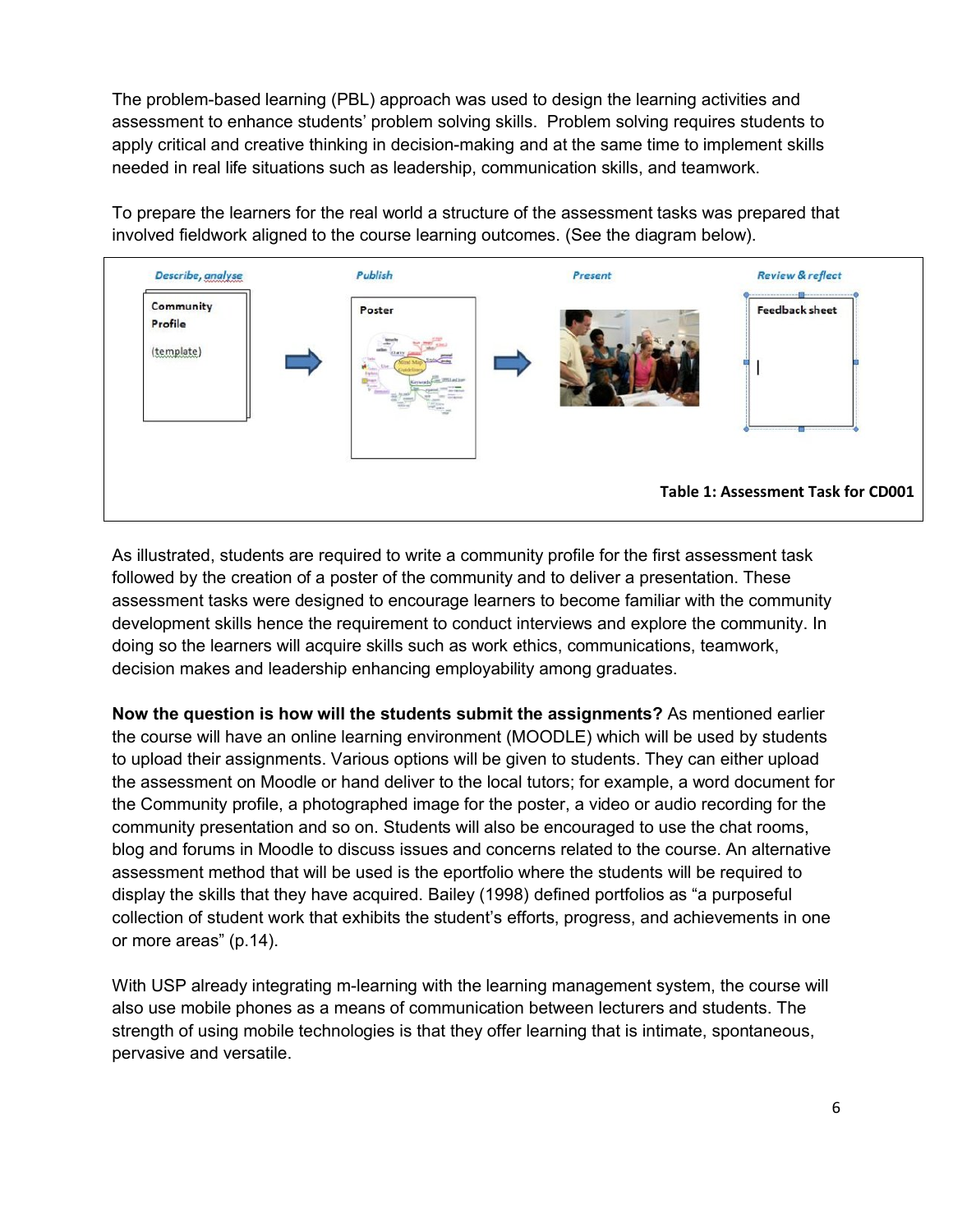Mobile learning "provides an enhanced cognitive environment in which distance learners can interact with their instructors, their course materials, their physical and the virtual environment" (Koole, 2009, p.38). Mobile learning provides students with opportunities to engage in authentic activities. In this context, students are able to explore, share and interact with each other as they try to learn together in their real life learning environments. Assignment reminders and important course announcements will be messaged to students on their mobiles.

"The use of online social networks in educational endeavors has been supported by numerous educational technology researchers, who have highlighted the benefits of participatory technologies in formal learning contexts in K-12 (Barbour & Plough, 2009; Greenhow et al., 2009) and higher education settings (DeSchryver et al., 2009; Veletsianos, 2011; Webb, 2009). Social networking technologies have been viewed as tools that enable the use of participatory pedagogies able to address the problems that have traditionally plagued distance education: creating a sense of presence, community-building, and learner participation in interactive discussions (Brady et al., 2010; Lee & McLoughlin, 2010; Naveh et al., 2010)." [http://www.irrodl.org/index.php/irrodl/article/view/1078/2077.](http://www.irrodl.org/index.php/irrodl/article/view/1078/2077)

Social sites such as Facebook and Twitter will be an alternative option that will be used in the course for students to interact and post queries. The plan is that the students will be asked to create a profile on Facebook, share photographs of themselves, post information on their studies and interests, and view one another's profiles. This activity is aimed at introducing students to one another and to the instructor, to explore common interests, and to establish social presence.

#### **Challenges**

"The processes of developing TVET curriculum have not radically changed, even with technological advances. Individual or group processes are two ways of looking at developing curriculum. A single subject matter expert (SME) can take his or her experiences and put them on paper in an organised display of content. The SME will rely on past experience and knowledge to achieve this result. A small group of subject matter experts could also perform the same task. Working together they may be able to identify areas that might be missed by an expert working alone (Dunbar, k, 1987, p.34)." With very little knowledge of TVET learning design, my initial confusion and uncertainty at the start of the design process was overcome with the support given to me by the COL consultant. One of the most important factors in designing TVET curriculum is the support received from collaborating with recognized experts.

Although there are many opportunities associated with ICT-enhanced education, there are also many challenges associated with it. One of the most important realities when using technology at USP is the issue of student access. Access to the internet is highly limited in remote areas, and relatively poor infrastructure in developing nations such as a regular supply of electricity accentuates the problem (Gulati, 2008). Yet distance education, particularly via asynchronous online delivery, can help increase access to learning opportunities by loosening rigid constraints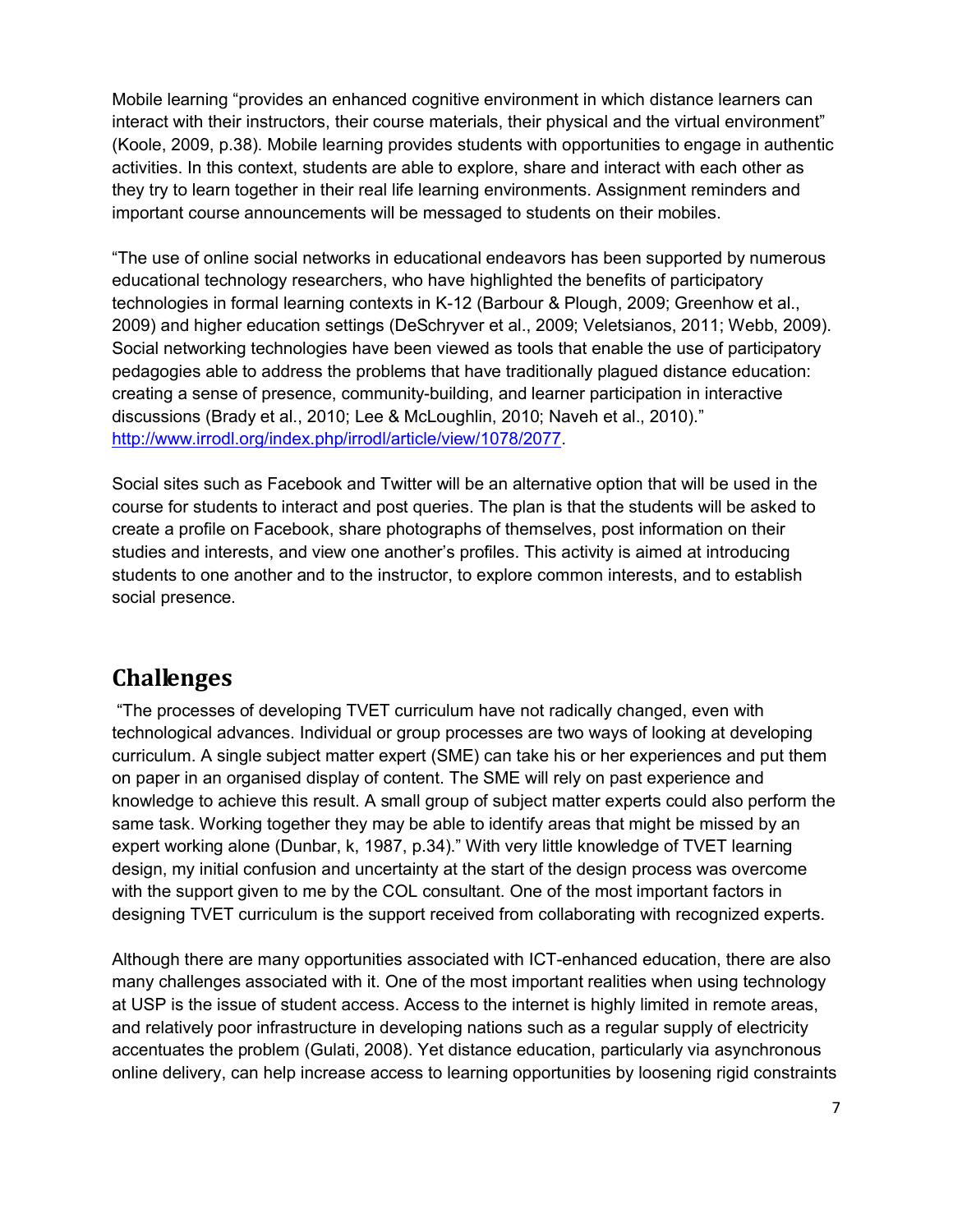of time and place, allowing flexible delivery methods, and using adaptive technologies to meet the needs of learners in remote locations, those with disabilities and literacy needs, and women with family responsibilities (Kearns, 2000).

In an online learning environment, there are students who feel isolated and it is a barrier which is caused by lack of interaction or online collaboration with fellow students and teachers. Online collaboration and interaction requires students to have skills to be able to use computers and the Internet and the Learning Management System (Moodle). Whelen (2008) in his study indicated that the USP's regional students are mostly adults and unemployed mothers who have no ICT knowledge. Thus, is it clearly indicated that while USP is moving towards ICT in education, Pacific people still need to develop their ICT skills.

While distance learners in higher education learn mostly from self-instructional packages, TVET learners require field experience for acquiring practical skills and experience. Therefore, they will need the support of tutors. A considerable portion of USP flexible learning students still face difficulties accessing course materials and securing a regular means of transport to attend audio/video conference tutorials at our regional campuses. Evans (2006) stated that a local tutor for student support is necessary. Keeping this in mind, the community development course team has decided to have local tutors based in the region. These local tutors are alumni who are now working for NGOs and religious organisations.

Audio and video conferencing tutorials (through REACT) will be scheduled for the regional students. The main USP Campus is in Suva, Fiji where the connectivity and speed are comparable to Australia and New Zealand. There are times when connectivity will be poor in the regions because of delayed reception, faults in satellite equipment, and power failure. To ensure that the students are not disadvantaged a back up of every session will be forwarded to the regional campuses so that students miss tutorials will have the recorded sessions.

Research says that very early in the development of a TVET course, it is essential for institutions to establish partnerships with business, commercial bodies, NGOs, governments and social work departments to ensure work placements or field works for students. Such relationships help students to do voluntary work which would add to experimental learning and these opportunities for collaborative partnerships between USP and NGOs will need to be established and sustained.

The Community Development programme which is still under development has no assigned teaching staff. My concern is that the teaching staff employed should have teaching background, know how to deal with distance students in an online environment which will include online facilitation, replying to students emails, attending to student queries in the discussion forums. Appropriately trained teaching staff in TVET programmes and distance and online learning will provide the best support and facilitation for our TVET students.

Finally, there were unexpected programme approval issues which arose in the course of the development process. These have threatened to derail the process but consultation with senior managers has provided some potential resolutions.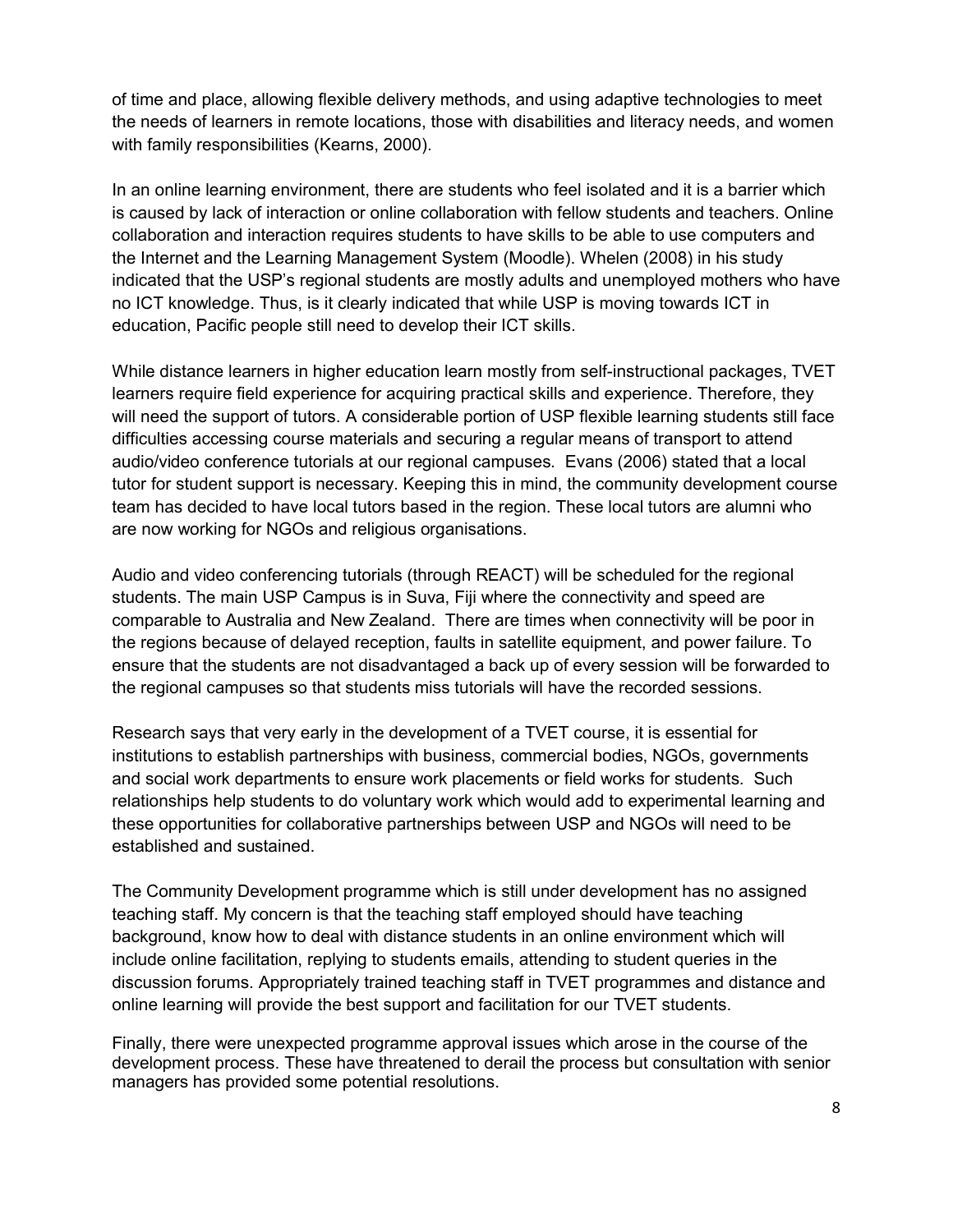# **Conclusion**

This paper has documented and analysed the development of a Community Development programme. Learning design has focussed on learning activities, assessment and some online support to introduce students to the effectiveness of utilising community development skills and processes.

TVET plays a major role in providing training opportunities and career advancement avenues for increasing numbers of school-leavers. In the USP region, the critical role that TVET plays in providing skilled manpower that is needed at all levels of the economy, cannot be emphasised enough. Therefore, it is imperative that higher education institutions in the USP region improve the availability, access and quality of lifelong learning through TVET. Well designed TVET programmes can allow these same institutions to reach new potential students, particularly mature students, students in employment and remote students.

Moreover, the online environment is also a powerful tool in terms of programme delivery since ICT is expanding day by day which will increase the performance of the students in terms of interaction, problem solving and also prepares the students for careers in the twenty-first century.

Finally, since this is the first offering of a Community Development TVET programme by USP, thorough training needs analysis and a comprehensive design and development plan were critical to its successful implementation. The programme will be revised after its first offering, to complete the evaluation and improvement cycle required to enhance the relevant quality standards.

#### **Approximately: 2809 words**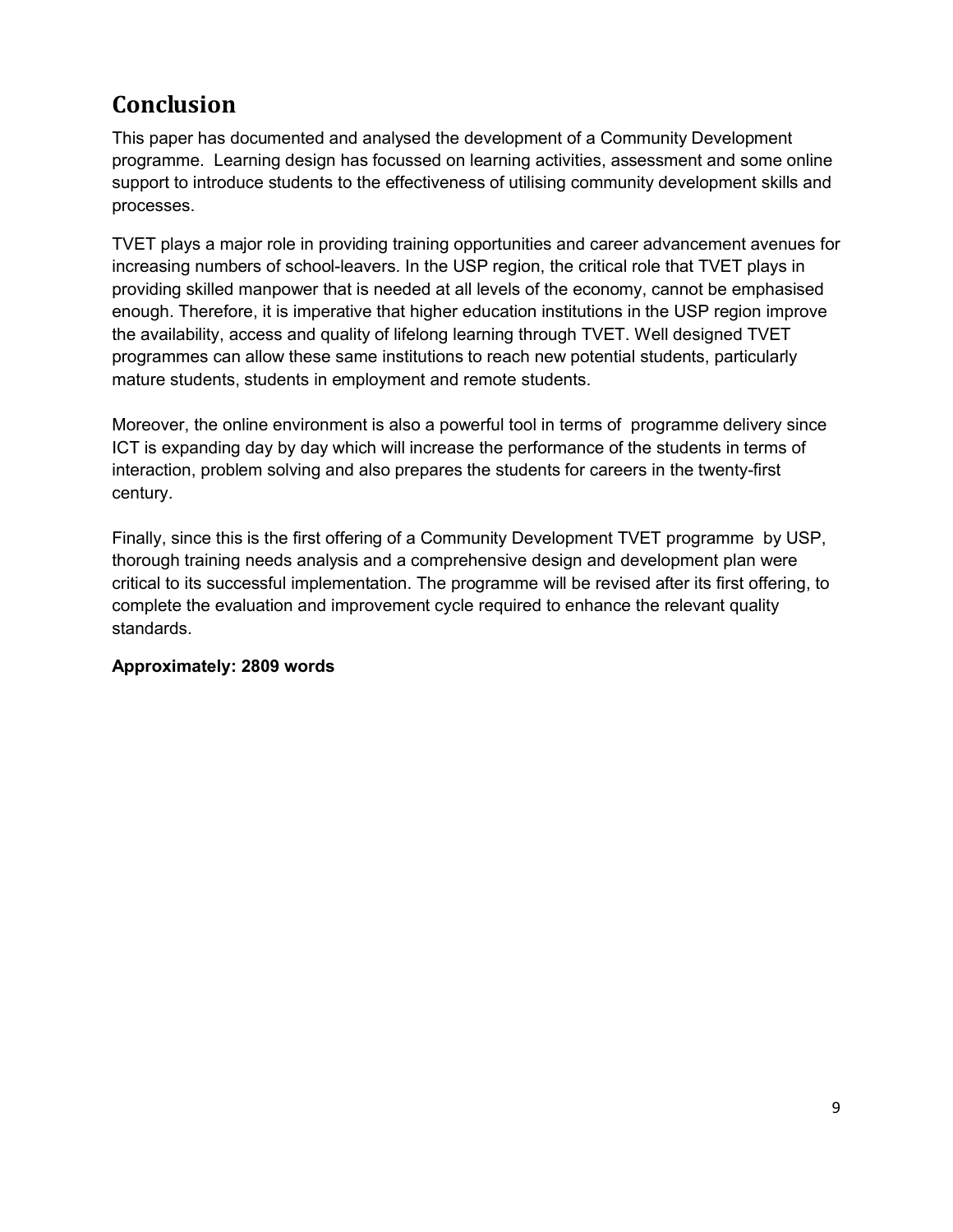## **References**

Bailey, K. M. (1998). Learning about language assessment: dilemmas, decisionjs, and directions.

Child, D. (2004). Psychology and the Teacher, 7th edition, Suffolk UK: Continuum.

Dunbar, K.(1987). The Curriculum Retrieved from [http://www.col.org/SiteCollectionDocuments/Skills\\_Chapter04.pdf](http://www.col.org/SiteCollectionDocuments/Skills_Chapter04.pdf)

Evans, J. (2002). Learning from our experiences? Audio and audiographic tutorials at the University of the South Pacific' in Rust, C. (ed.) *Improving Student Learning 9: Improving Student Learning Using Learning Technology* , OCSLD, Oxford Brookes University, Oxford, 453-462.

Evans, J. (2006). Hard digital realities: Teaching with technology in the Pacific Islands, *Proceedings of the fourth Pan Commonwealth Forum on Open Learning,* Commonwealth of Learning, Jamaica. Retrieved from <http://pcf4.dec.uwi.edu/viewpaper.php?=193>

George Veletsianos, G., & Navarrete, C. (2012). Online Social Networks as Formal Learning Environments: Learner Experiences and Activities, University of Texas at Austin, USA.

Gulati, S. (2008). Technology-enhanced learning in developing nations: A review, *International Review of Research in Open and Distance Learning, 9(*1), Retrieved from, <http://www.distanceandaccesstoeducation.org/contents/IRRODL-Gulati.pdf>

Kearns, P. 'Flexible Delivery of Training: Review of Research'*,* Leabrook, Australia: National Centre for Vocational Education Research, 2000. (ED 434 257)

Koole, M.L. (2009). A model for framing mobile learning, In: M. Ally (ed) Mobile Learning: Transforming the Delivery of Education and Training, Athabasca University: AU Press: 25-47.

Mishra, S. (2001). *Designing online learning.* Vancouver, Canada: Commonwealth of Learning. Retrieved from [http://www.col.org/SiteCollectionDocuments/KS2001-02\\_online.pdf](http://www.col.org/SiteCollectionDocuments/KS2001-02_online.pdf)

Modes of DFL - Centre for Flexible Learning (CFL) Retrieved from <http://www.usp.ac.fj/index.php?id=7700&type=98>

Remote Education And Conferencing Tool. Retrieved from <http://www.darwinnt.biz/Documentation.aspx>

Regional Centre for Continuing and Community Education Retrieved from <http://www.usp.ac.fj/index.php?id=3034>

Schmidt, E, K., & Ana Gallegos, A. (2001). *Distance Learning: Issues and Concerns of Distance Learners* (Vol.17). National Association of Industrial Technology